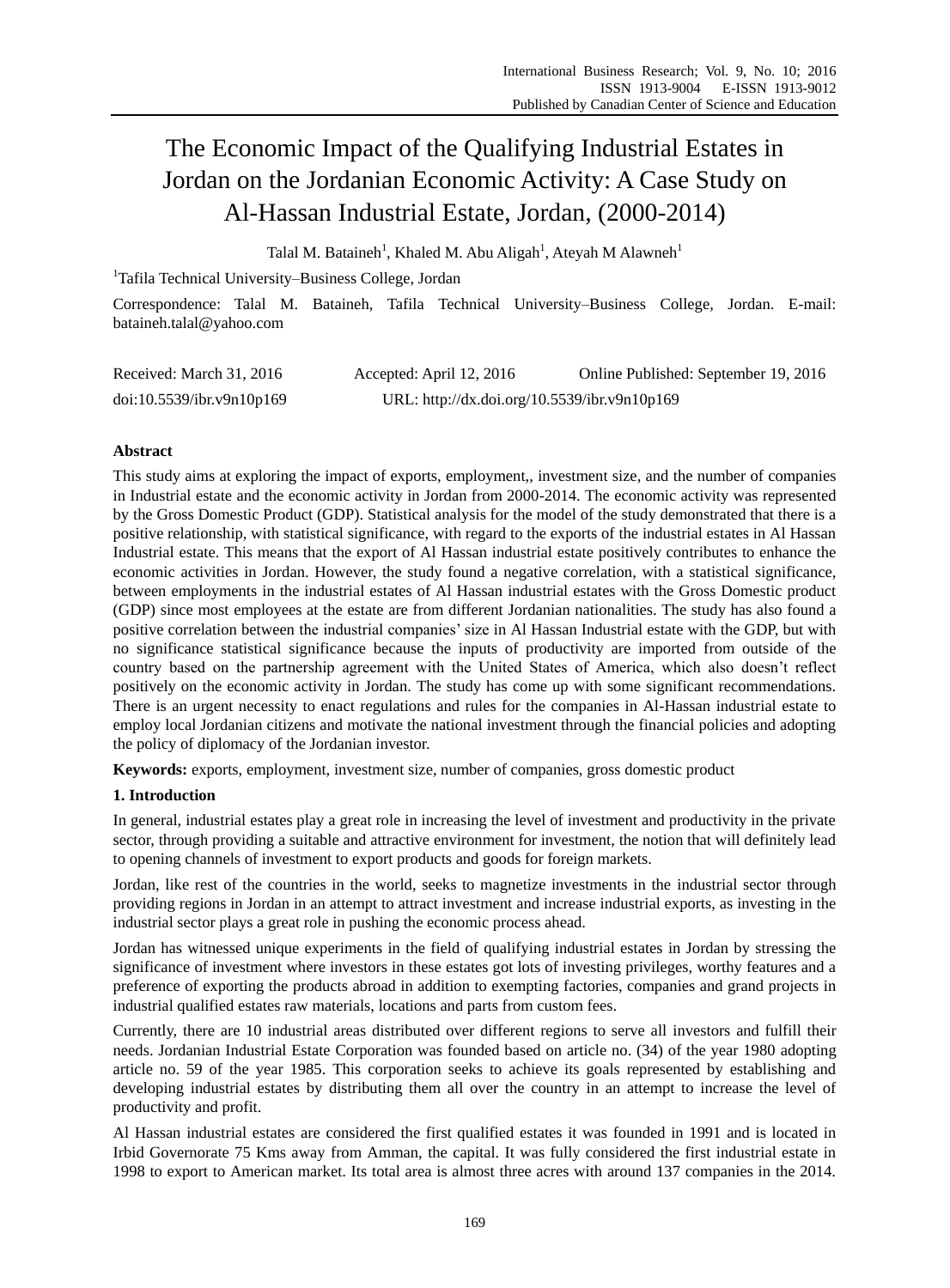The total volume of investment is about 405.72 Million JDs. It has created more than 21292 job opportunities distributed as: 6584 for Jordanians, 14708 for foreigners, when the value of exports for the same year has reached 399, 26 Million JDs. Therefore, it is considered the second in light of the volume of investment in Jordan. Accordingly, the current study is intended to assess the economic impacts of the qualified Industrial zones on the Jordanian economy.

# **2. The Problem of the Study**

Qualified industrial estates play a great role in supporting the national economy and pushing the processes of development ahead through providing motivations to investors. It also works on enhancing the level of competitiveness of the domestic products in international markets in addition to providing lots of job opportunities for local residents.

Due to the significance of the private sector in the national economy, being one of the most significant and strategic one in any economy, the problem of the current study was summed as thus:

1. Is there any positive impact for the volume of investment in Al Hassan industrial estate on the Gross Domestic Product (GDP)?

2. Is there any positive impact for the volume of companies in Al Hassan industrial estate on the Gross Domestic Product?

3. Is there any positive impact for the employees' number in Al Hassan industrial estate on the Gross Domestic Product?

4. Is there any positive impact for the volume of exports in Al Hassan industrial estate on the Gross Domestic Product?

# **3. Objectives of the Study**

This study aims at achieving the following objectives:

- 1. Studying the present status of Al Hassan industrial estate.
- 2. Showing the level of economic variables impact on (investment, exports, employment volume, and the number of companies) on GDP during the study period.

# *3.1 The Population and Data of the Study*

The present study adopted the official data archived and published in formal documents in addition to the annual reports and brochures for a number of industrial estates provided by the Public Department of Statistics and the Central Bank of Jordan.

# *3.2 Method of the Study*

The study has adopted an analytical approach through the variables of the volume of investment, the number of companies, the number of exports, and the volume of employment in Al Hassan industrial estate to identify the impact of these variables on the GDP.

# **4. Review of Related Literature**

Al Godrah (2007) tackled a study about the impact of investment in the industrial estates in Palestine on increasing job opportunities. This study revealed that there were no satisfaction in investors' views about the administrative performance of investment-related institutions in Gaza strip industrial estate, thus weakening the potential to attract foreign and local investment, a thing that leads to weakening its chances in creating abundant job opportunities and combating the matter of unemployment. The study recommended that there should be a review for all the legal and official regulations, legislations, and agreements that encourage investing in such industrial estates.

Al Garalah (2006) studied the impact of the Jordanian industrial estates and their impact on the Jordanian economic activities from 1996 through 2005. The study found that there is a positive impact on the volume of investment, employment and companies' number on the GDP. The study further recommended that the government needs to provide lots of support to those industrial estates and encourage establishing new qualified estates.

The Private Economic Sector Affairs conducted a study on the horizons of applying industrial collections and its impact settlements in the Kingdom of Saudi Arabia. The study concluded that there should be a great need for the existence of some main pillars for industrial estates in any country and that they need to be directed towards providing lots of job opportunities, providing raw material and the appropriate infrastructure, planning rules and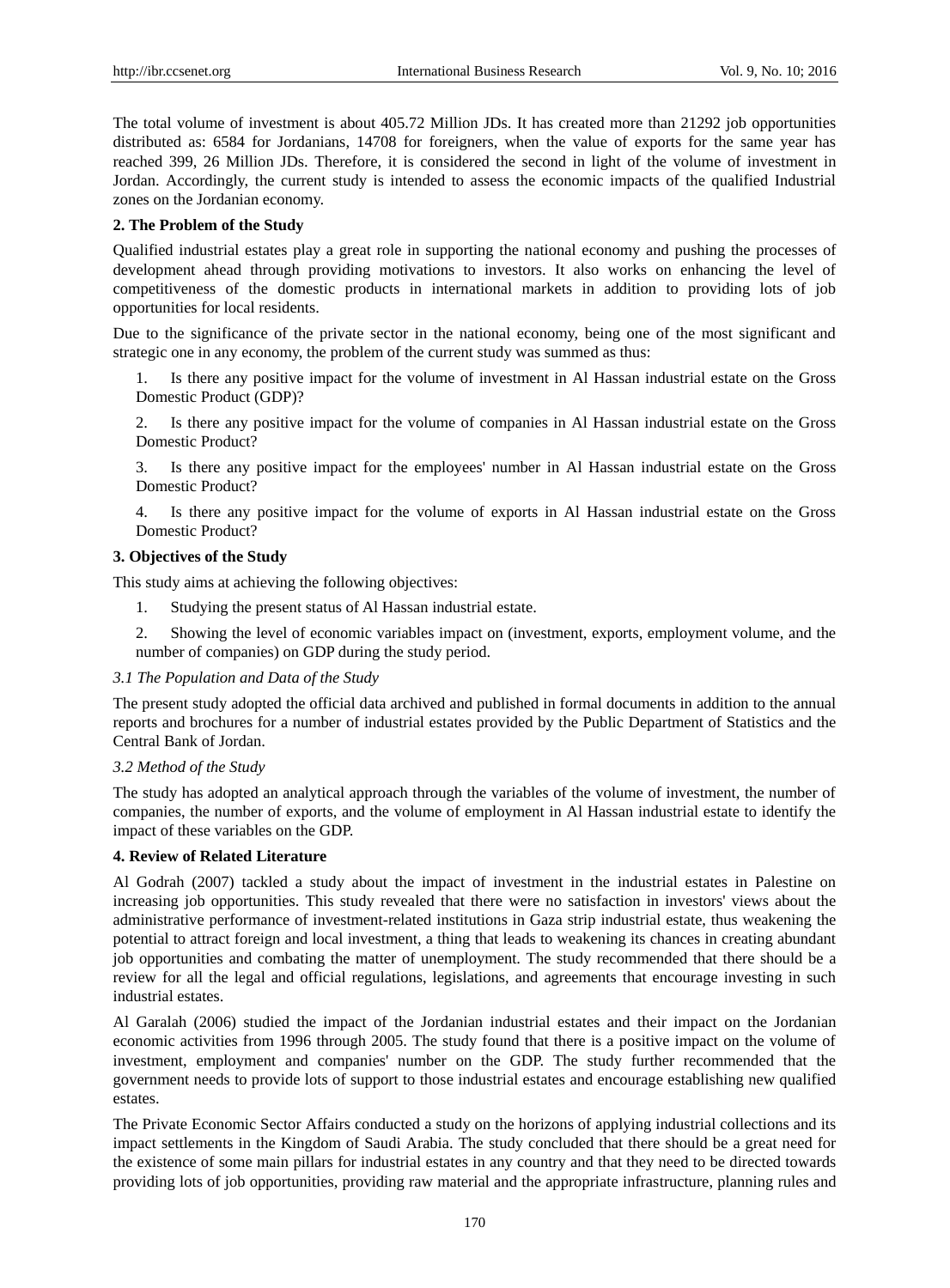legislation that encourage investment, and providing local service to support the institutions and enable them to take part in the series of the international value. The study recommended reviewing the present rules, regulations, and decisions to support the local industrialization and plan a number of public awareness-campaigns to introduce the local products and establishing a database for introducing the local products for foreign investors in KSA.

Sohaib's study (2012) focused on the role of industrial zones in alleviating sustainable development in the Euromeditranian region. The study concluded that the industrial regions are considered the major modern methods for Industry settlement. Also, the study concluded that founding industrial zones achieves for economic, social and cultural objectives. The study also founded that when establishing any industrial region, many factors should be taken into consideration some basic factors so as to become much more effective in achieving economic development. The study had a set of recommendations: ensuring the participation of all participants in running the industrial estates in addition to the collaboration between all the specialized parties when choosing a site for such industrial estate and providing industrial estates with all necessary services.

Awad (2006) studied the impact of industrial Jordanian qualified zones in terms of performance, economic impact and future perspectives. The study concluded that investor's tendency towards the volume of investment, without focusing on quality, led to the concentration of these industries in sewing and clothing, with little interest and value. The study revealed that there is a limit for the impact of industrial qualified zones' agreement on the domestic economy with fields of investment, employment and exports. The study has shown that the reason for the hindrances mentioned above is attributed to the scarcity of raw material in the local market. The study also recommended that an increase in the investment varieties should be noted in light of the recourse, attitude, and field with a concentration on attracting foreign investment of a high value and with promising features for the national economy. The study further recommended qualifying the local employees through proper training programs to increase their professional expertise to meet the domestic market requirements.

# *4.1 Establishment and Development of Industrial Estates in Jordan*

Building the company of the industrial estates in 1980 is considered the most significant economic projects conducted in Jordan. This project is the biggest attraction for industrial investments. This is attributed to the establishment of industrial qualified estates, which are considered the most significant supporters of the national economy due to the support it provides to investors as these estates have become a local, regional and international model due to the attractive environment for investment in such areas which counted until 2015 around 6 areas. In light of the success of the first industrial estates in Jordan, Al Hassan Industrial estate, other industrial estates were adopted to fulfill the increasing requirements of investors. These zones include<sup>1</sup>:

- 1. Al Hassan Qualifying Industrial Zone
- 2. Al Hussein bin Abdullah II Qualifying Industrial Zone
- 3. Al-Dleel Qualifying Industrial Zone
- 4. Complexes Estate Qualifying Industrial Zone
- 5. Jordan Valley entrance Qualifying Industrial Zone
- 6. Cyber Estate Qualifying Industrial Zone

# *4.2 Al Hassan Qualifying Industrial Zone*

Al Hassan Industrial Estate qualifying zone is considered the first Industrial Estate qualifying zone in Jordan as it was established in 1991. It is located in the north of Jordan, 75 Kms away from the capital, Amman, with an area roughly  $1178$  acres<sup>2</sup>.

Among the most important reasons for the distinction and power of Al-Hassan Industrial Estate zone is that it is a qualifying zone. That is, its products enter the market of the USA without restrictions and confinement and they are exempted from custom fees, thus leading to an increase in the volume of investment in Al-Hassan Industrial Estate qualifying zone. Investment rate amounted 405, 72 Million Jordanian Dinars until the end of 2014 distributed on 137 companies<sup>3</sup> compared with the period study in 2000 where the volume of investment reached around 168, 01 Million Jordanian Dinars while the number of companies reached 70 ones. This increase is

-

<sup>&</sup>lt;sup>1</sup>The Hashemite kingdom of Jordan- The official site of the Electronic Government, 2015.

<sup>&</sup>lt;sup>2</sup>Industrial Estates Company-Annual Report, 2014

<sup>3</sup> Ibid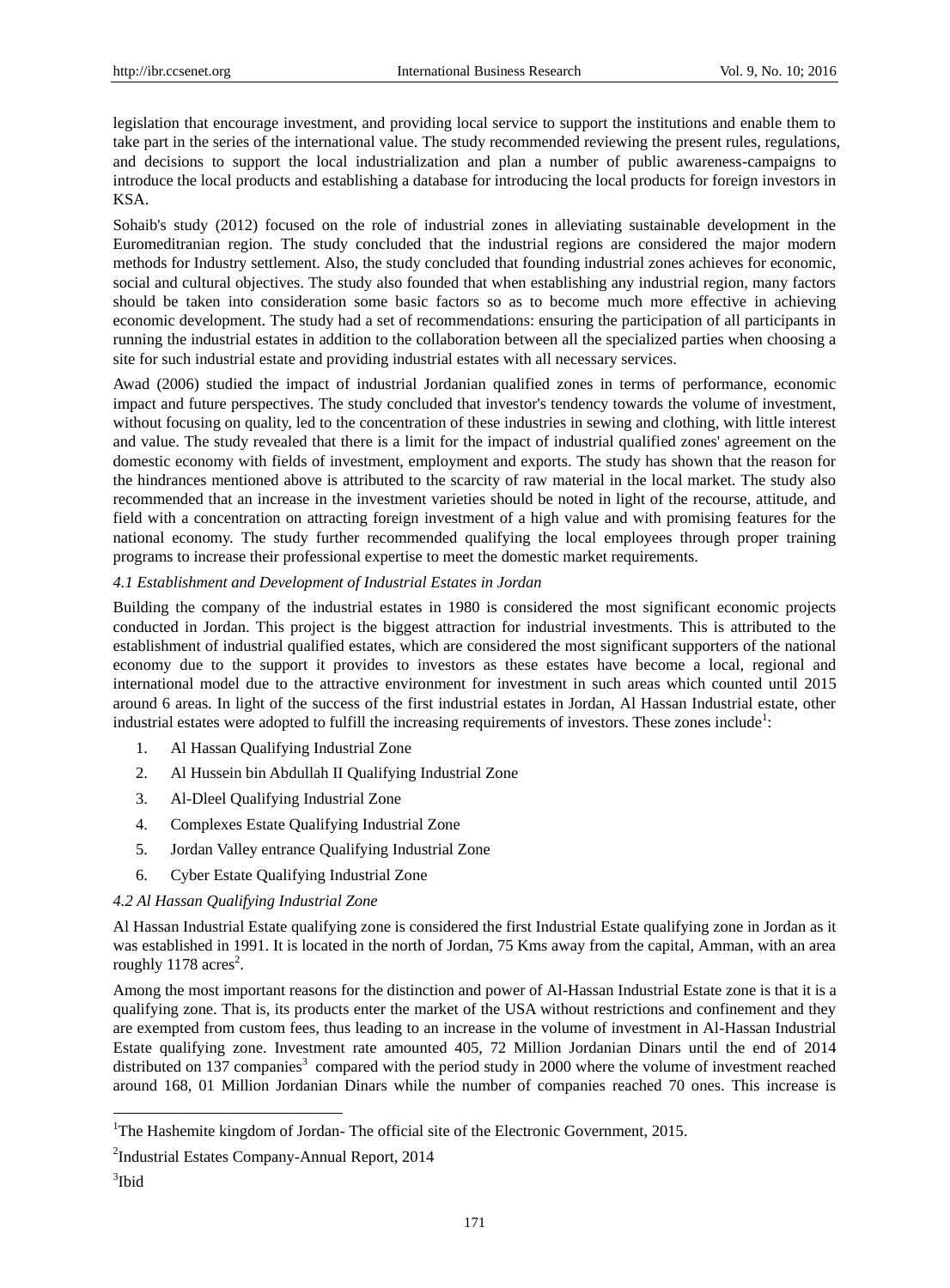attributed to the efforts exerted by the government to support and develop the Jordanian economy through establishing Industrial estate zones which is considered the general company State Company for industrial zones and it works on establishing qualified estate zones that are highly qualified with standards and international criteria for the sake of attracting foreign investment in addition to providing lots of facilities and motives that attract investment.

Development of export and investment volume, Companies number, and Employment at Al Hassan Industrial estate qualifying zone

Table 1. Development of export and investment volume, Companies number, and Employment at Al Hassan Industrial estate qualifying zone  $(2000-2014)^4$ 

| Year | Companies' No | Investment | Export Vol. | Employment |
|------|---------------|------------|-------------|------------|
|      |               | Vol./MJD   | <b>MJD</b>  |            |
| 2000 | 70            | 168,01     | 171,84      | 13550      |
| 2001 | 74            | 200.654    | 181,200     | 15744      |
| 2002 | 79            | 211,770    | 229,71      | 16920      |
| 2003 | 80            | 218,370    | 227,39      | 17739      |
| 2004 | 84            | 228,37     | 294,20      | 19645      |
| 2005 | 92            | 237,78     | 263,200     | 22035      |
| 2006 | 99            | 238.78     | 290,00      | 22434      |
| 2007 | 106           | 240.40     | 278,32      | 21274      |
| 2008 | 104           | 247,05     | 279,12      | 21055      |
| 2009 | 98            | 183,23     | 215,93      | 11557      |
| 2010 | 103           | 187,45     | 235,86      | 13848      |
| 2011 | 106           | 215,85     | 277,80      | 14054      |
| 2012 | 114           | 368,13     | 298,27      | 14056      |
| 2013 | 124           | 381,68     | 344,15      | 17493      |
| 2014 | 137           | 405,72     | 399,26      | 21292      |

Throughout table one, we notice that the number of companies have increased during the period from 2000 through 2007 as it reached 70 companies in 2000 but increased to (106) companies in 2007. As for the volume of investment, it amounted 168, 01 Million Jordanian Dinars in 2000m but it increased in 2007 to 240, 40 Million Jordanian dinars. As for the volume of exports, it reached 171, 84 million Jordanian dinars in 2000 and increased to 278, 32 million Jordanian dinars in 2007. The increase in the volume of investment and number of companies have reflected on the volume of employment as it reached 13550 employee in 2000 and it increased to 21274 employees in 2007.

As for the years 2008 and 2009, we notice that the number of companies have decreased to 104 and 98, respectively, and that reflected on the volume of investment and exports' volume, thus negatively affecting the volume of employment compared with the previous period. The volume of investment in the years 2009 and 2010 have decreased to 183,400 million Jordanian dinars in 2010 and it reached 240.40 million Jordanian dinars in 2007. This decrease in the volume of investment and number of companies is attributed to the impact of international financial crisis on the Jordanian economy, thus leading to a decrease in the volume of investment because most exports of this investment target the American market based on QZI.

As for the period from 2011 through 2014, we notice that the volume of investment and the number of companies have increased remarkably. The number of companies increased in 2011 to become 106 companies with an investment volume of 215, 85 million Jordanian dinars and with export volume of 277, 80 million Jordanian dinars to register an increase of 137 companies in 2014, an investment volume of 405, 72 million Jordanian dinars and export volume of 399, 260 million Jordanian dinars, the thing that reflected on the increase on the employees number to become 2014 in 21292 employees.

## **5. Analytical Framework**

So as to meet the objectives of the current study, a mathematical approach was designed to explore the level of impact of independent variables represented by the number of companies, investment volume, export volume, and employment volume along with their influence on the dependant variable, GDP.

 $Y=$  ao + a1 z1+a2 z2 +a3 z3 + a4 z4+u

Where a1, a2, a3, and a4 are the parameters that will be estimated,

Y: GDP

-

<sup>4</sup> Industrial Estates Company-Annual Report, different volumes.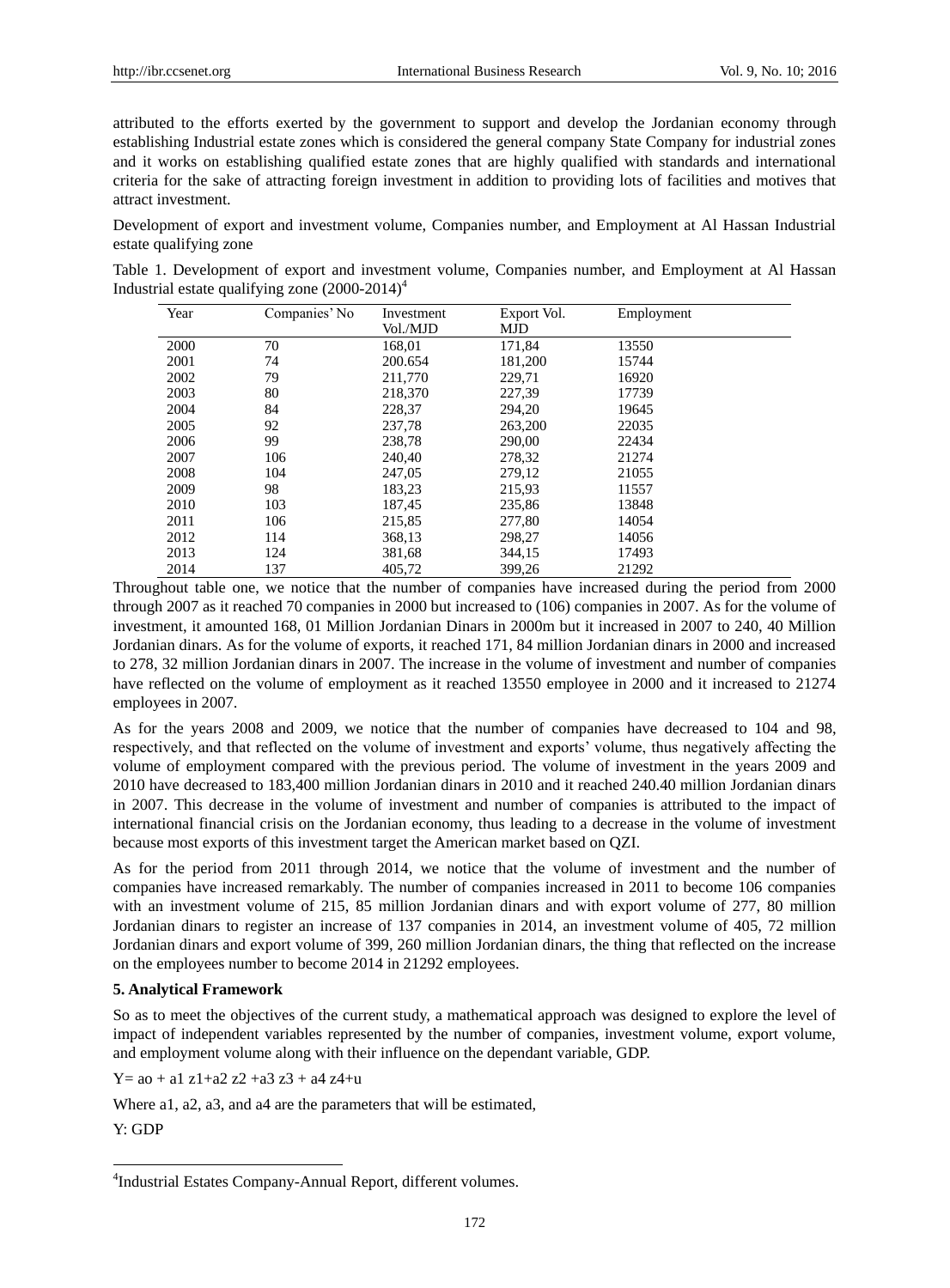Z1: The number of companies, Z2: the volume of investment, Z3: the volume of exports, Z4: the volume of employment, U: Dummy variable

This study surveys the period 200-2014 for the independent variables that include the volume of employment, the volume of investment, and the number of companies)in Al Hassan Industrial Estate Qualifying Zone. The study also investigates its role in influencing on the dependent variable of the GDP. The researcher depended on the annual reports of Al Hassan Industrial estate qualifying zone. However, as for the dependent variable, GDP, we depended on the statistical brochures of the annual reports issued by the central bank of Jordan.

Dependent Variable

1. The Gross Domestic Product

*5.1 Independent Variables* 

- 1. Foreign companies exports at Al Hassan Industrial Estate qualifying zone
- 2. Volume of employment at Al Hassan Industrial Estate qualifying zone
- 3. Volume of investment at Al Hassan Industrial Estate qualifying zone
- 4. Number of foreign companies at Al Hassan Industrial Estate qualifying zone

We will depend on the regression approach by using the program E-views to study the impact of the independent variables on GDP as the following sample was formed.

$$
GDP = F(X, L, I, NC)
$$

Where,

**X**: the value of industrial companies' exports, Million Dinars/per year.

**L**: the volume of employment in industrial companies during the year (T).

**I**: Investment in industrial companies Million Dinars/per year.

**NC**" Number of companies during the year, (T).

Based on these results reached by the researchers, the multi-deviation linear equation can be written as thus,

 $DDP = a \mid + B1X + B2L + B31 + B4NC + E$ 

Where B4, B3, B2, and B1 represent partial correlation of independent variables, whose signal can identify the direction between the dependant and independent variables.

**Hypothesis One**: There exists a positive correlation with a statistical significance between companies' exports in Al Hassan Industrial estate and the GDP.

**Hypothesis Two**: There exists a positive correlation with a statistical significance between employees' number in Al Hassan Industrial estate and the GDP.

**Hypothesis Three**: There exists a positive correlation with a statistical significance between the volume of investment in Al Hassan Industrial estate and the GDP.

**Hypothesis Four**: There exists a positive correlation with a statistical significance between the number of companies in Al Hassan Industrial estate and the GDP.

#### **Regression Analysis**

We adopted the regression linear analytical approach to study the impact of the independent variables on GDP with the help of E-views program. The following results were noticed.

GDP = 
$$
3895.902 + 116.6 X - 1.56L + 12.41 + 22.6NC
$$
.

| Variable          | Coefficient | T-statistics | Prob.  |  |
|-------------------|-------------|--------------|--------|--|
| $\mathbf{v}$<br>Λ | 116.4652    | 2.861082     | 0.0169 |  |
|                   | $-1.579090$ | $-4.042455$  | 0.0024 |  |
|                   | 12.40405    | 0.429632     | 0.6766 |  |
| NC                | 22.64523    | 0.355075     | 0.7299 |  |
|                   | 3895.902    | 0.469416     | 0.6488 |  |

Table 2. Dependent Variable: GDP

R-Squared: 82%, Adjusted R-Squared: 74.9%, F-Statistics: 11.49, Prob. (F-statistics): 0.00,

Durbin-Watson stat: 2.74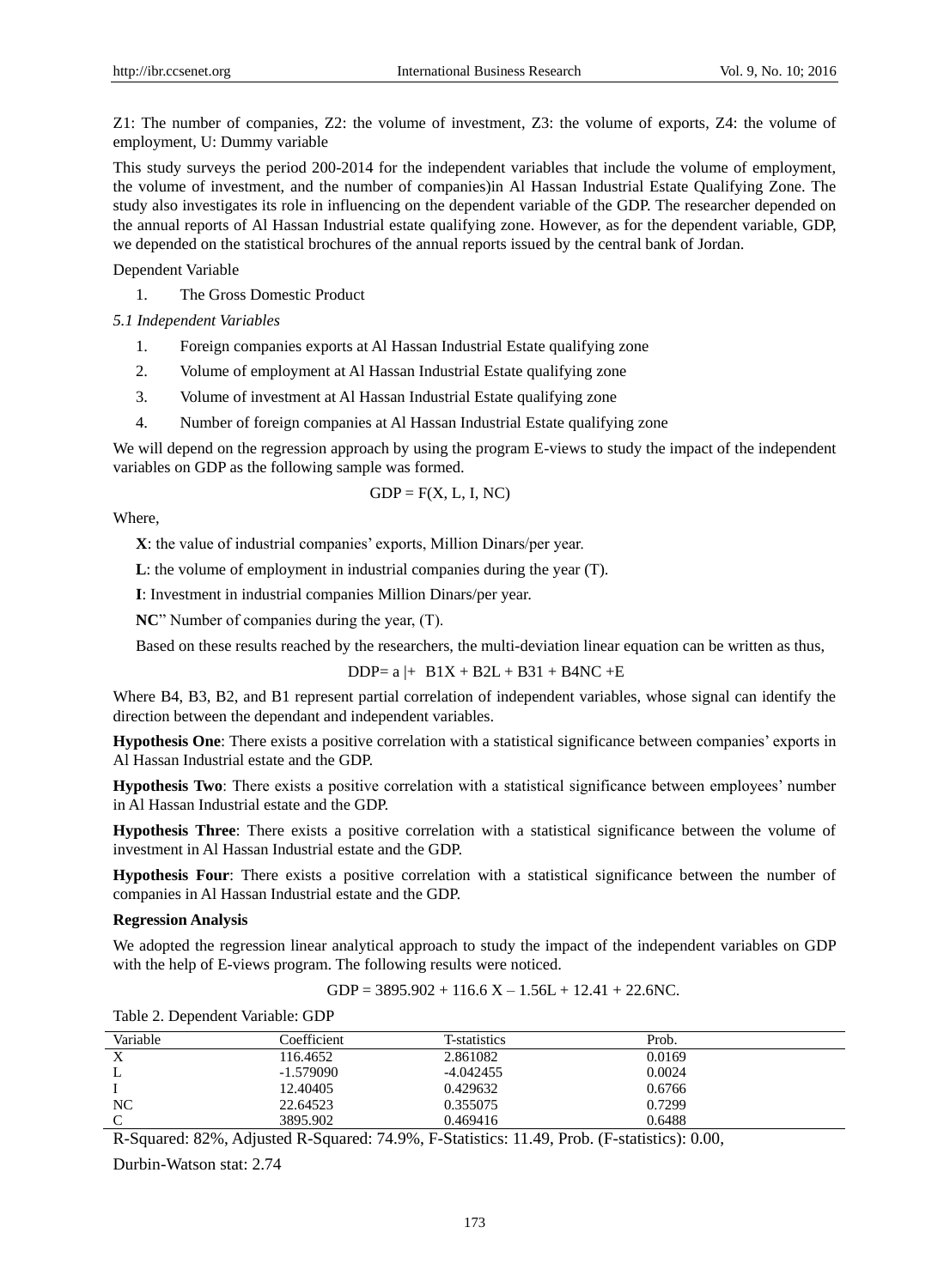Apparently, from the table above we found that the adjusted R-Squared demonstrates that the changes in independent variables altogether explain 75% of the changes that took place in the dependent variables. As for the F-statistics, it amounted 11.5 with a proportion statistics F of zero value. This means that the sample is statistically significant. Also, DW coefficient mounted 2.74, which means that the sample is suitable and statistically significant as there was not any self-correlation systematic error or between what is real and what is expected for the dependent variable.

The researcher has also conducted some forecast sample tests to ensure the stability test as well as the validity of the study that can be shown as illustrated by the diagram below where the bias proportion was zero while the variance proportion was 5 % and the covariance proportion equals 95%, a percent indicative that the error proportion was random.

Based on the forecast sample above, it can be inferred the following:

Hypothesis One: There exists a positive correlation with a statistical significance between companies' exports in Al Hassan Industrial estate and the GDP. It was shown through the forecast sample that the relation between the change of 116.6452 and the change that has taken place in the GDP is positive as the estimated coefficient for the impact of the estate companies in Al Hassan Industrial estate has reached 116.6452, which means that the relation between the impact of the estate exports at Al Hassan qualifying zone on the GDP. This result, in general, matches with financial and economic theories that concluded a n existence of a positive correlation between of the estate exports at Al Hassan qualifying zone on the GDP which means that the exports of the Al Hassan estate companies lead to an increase in the GDP because these industries are specified for the purposes of export to foreign American markets, a thing that led to increasing the volume of Jordanian exports and consequently increasing the GDP.

Based on T-test results, it was found that such results enjoys a statistical confidence at level 5%, meaning that trust level for this variable equals 95 % and this means an acceptance for the theory that assumed an existence of a positive relationship between the estate exports at Al Hassan qualifying zone on the GDP.

**Hypothesis Two**: There exists a positive correlation with a statistical significance between employees' number in Al Hassan Industrial estate and the GDP.

Apparently, it was found through the forecast sample that the relation between the numbers of the employees in Al Hassan industrial estate qualifying zones and the changing proportions in the GDP was negative, as the estimated coefficient for the impact of the employees in the industrial estates amounted – 1.579090, which means that the relation was adverse between the impact of the change in the number of employees in these estates at Al Hassan industrial to that of the change in the GDP. However, such result didn't match with the standard financial and economic theories that concluded the existence of a positive relationship between the number of employees in industrial estates and the GDP in Al Hassan industrial estates as most of the employees at Al Hassan estates are foreigners whose number amounted 14708 in 2014 compared with the Jordanians whose number amounted 6584 for the same year. It is known that the foreign employment normally transfer their monthly wages to their countries the thing that reflected negatively on the economy of the country.

Based on the t-test, this result adopts the statistical proportion of 5% which means that trust level equals 95%, and then the hypothesis that claims the existence of a positive correlation with a statistical significance between employees' number in Al Hassan Industrial estate and the GDP is totally declined.

**Hypothesis Three**: There exists a positive correlation with a statistical significance between the volume of investment in Al Hassan Industrial estate and the GDP.

Apparently, it was found through the forecast sample that the relation between the volume of investment in Al Hassan Industrial estate and the GDP was positive but with no statistical significance at 5% because almost all the inputs of productivity including the equipment, raw material were all imported from abroad based on the partnership agreement with the USA Qualifying Industrial Zone. This, in turn, will reflect negatively on the GDP in Jordan thus resulting with very little added value for those investments on the Jordanian economy because all pillars of productivity are imported in addition to the fact that these products are exempted from fees and taxes, based on the partnership agreement with the USA.

**Hypothesis Four**: There exists a positive correlation with a statistical significance between the number of companies in Al Hassan Industrial estate and the GDP.

Apparently, it was found, through the forecast sample, that the relation between the number of companies in Al Hassan Industrial estate and the GDP was positive but with no statistical significance at 5% because some companies are off work currently and their productivity proportion is zero especially in the last years which will reflect negatively on the GDP.